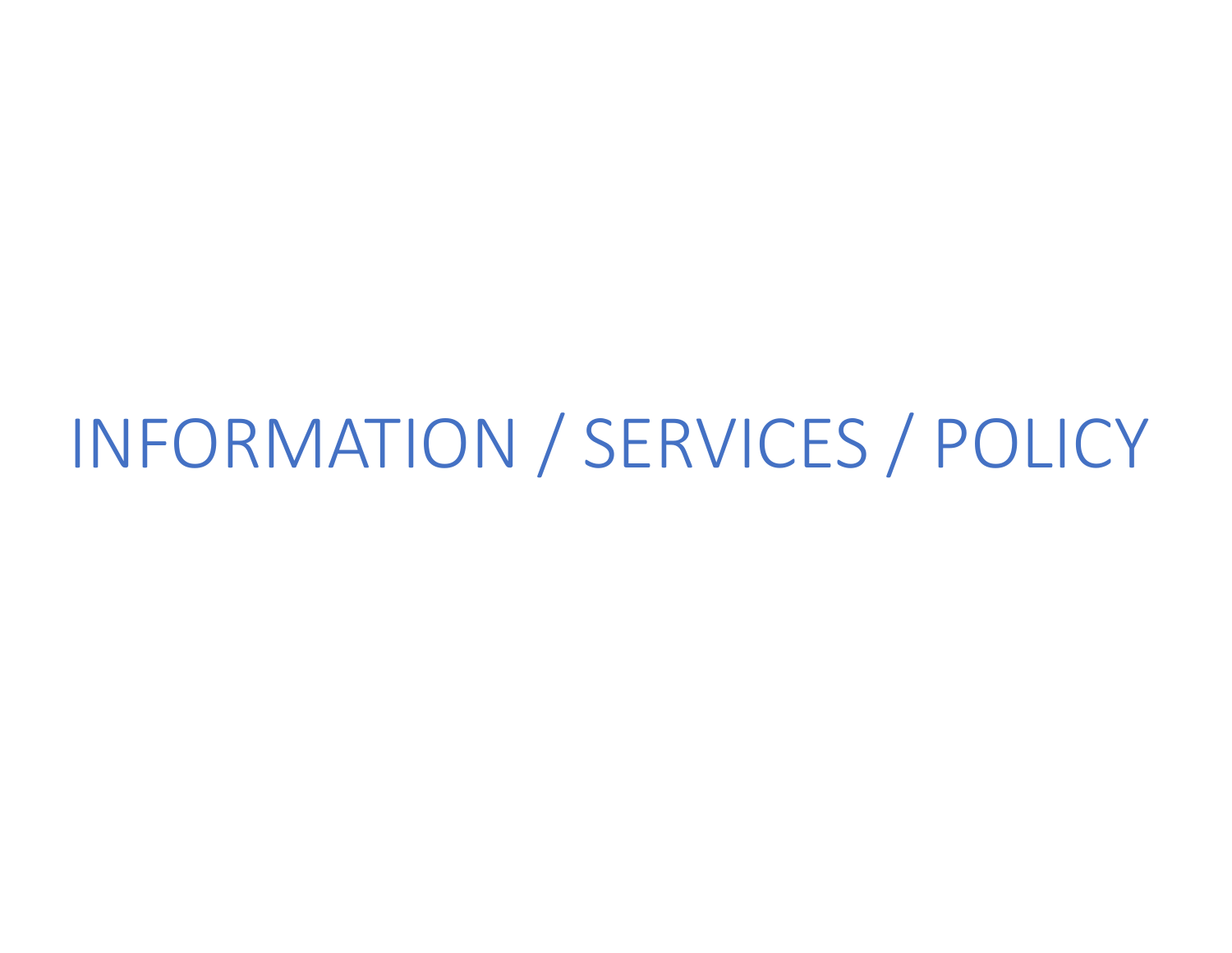#### Caregiver Integration in CR Care: Asked by doctor, nurse, or social worker (%)

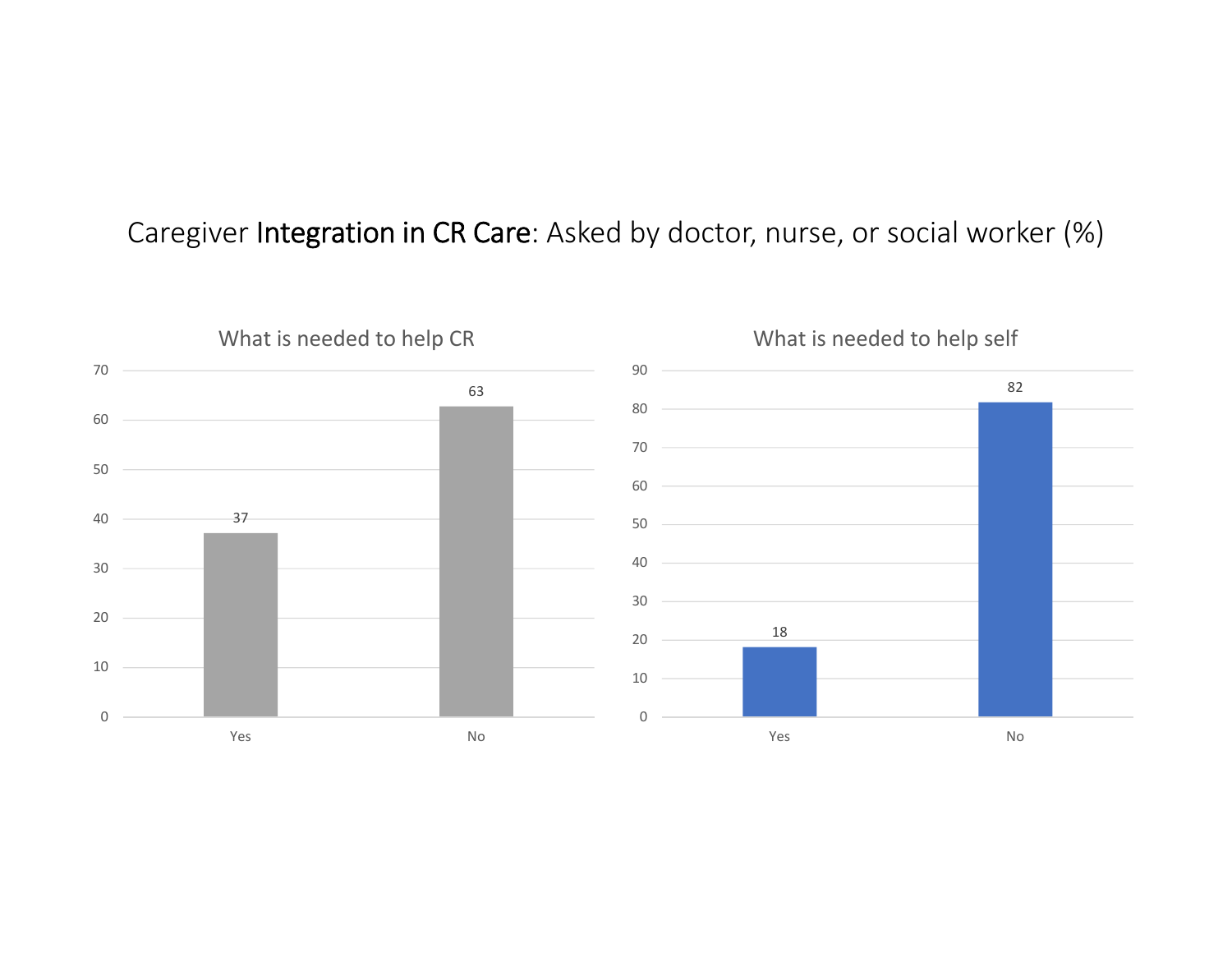### Caregiver difficulty talking w/ health care professionals: (%)

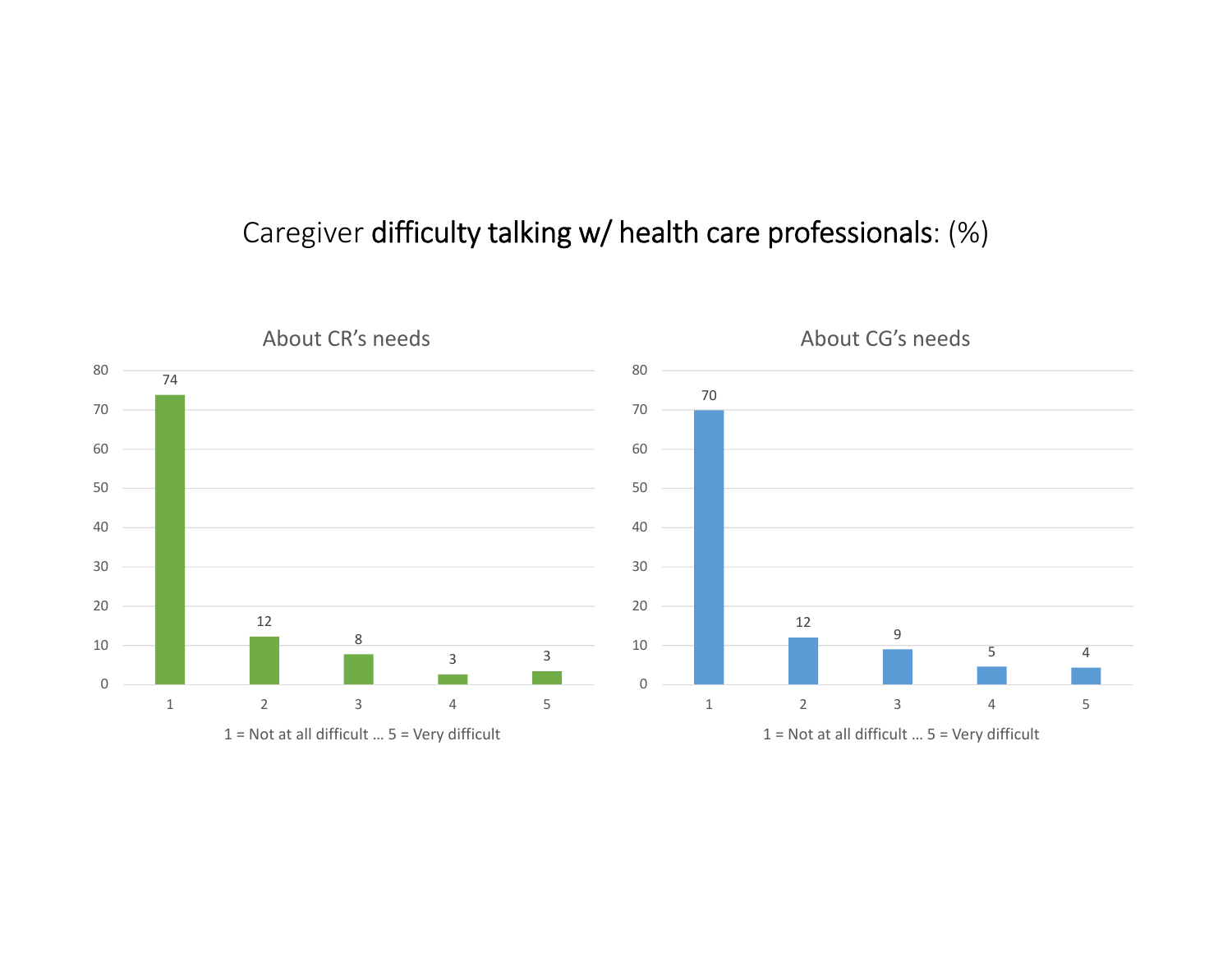#### Caregiver Difficulty with Formal Care Coordination: (%)



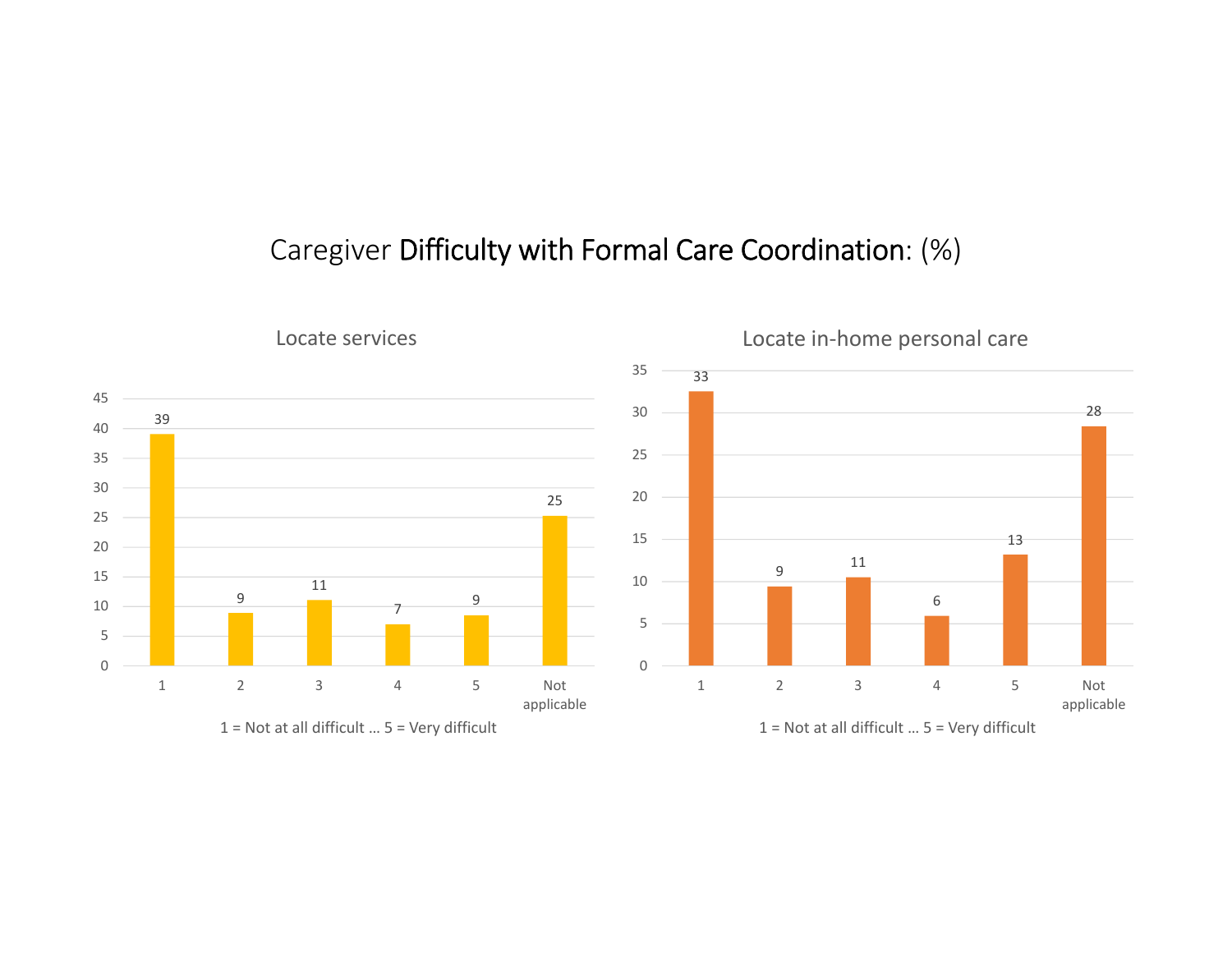## Caregiver difficulty locating affordable, trusted, high-quality community-based service providers (%)

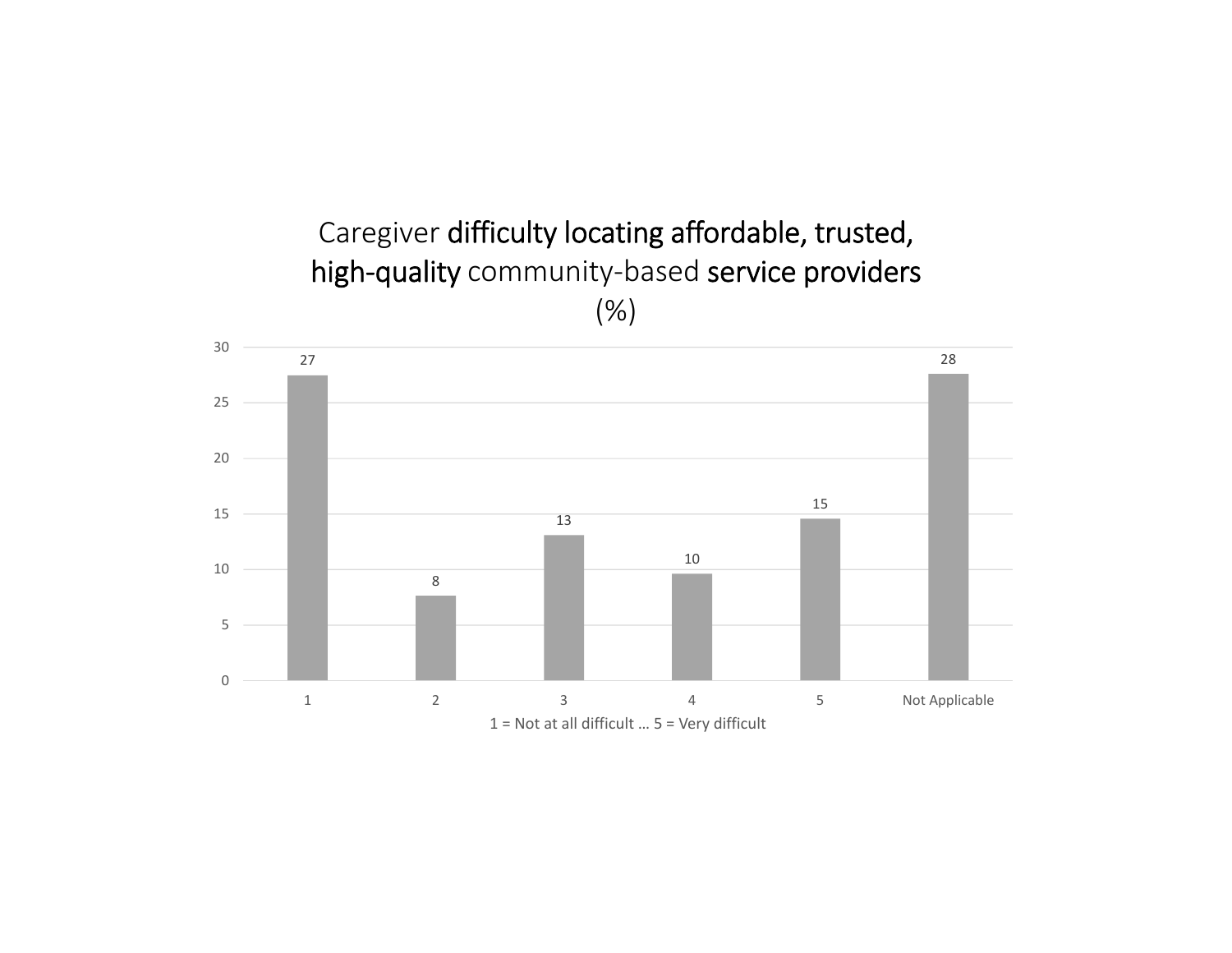

#### Perceived Helpfulness of Caregiver Support Policies